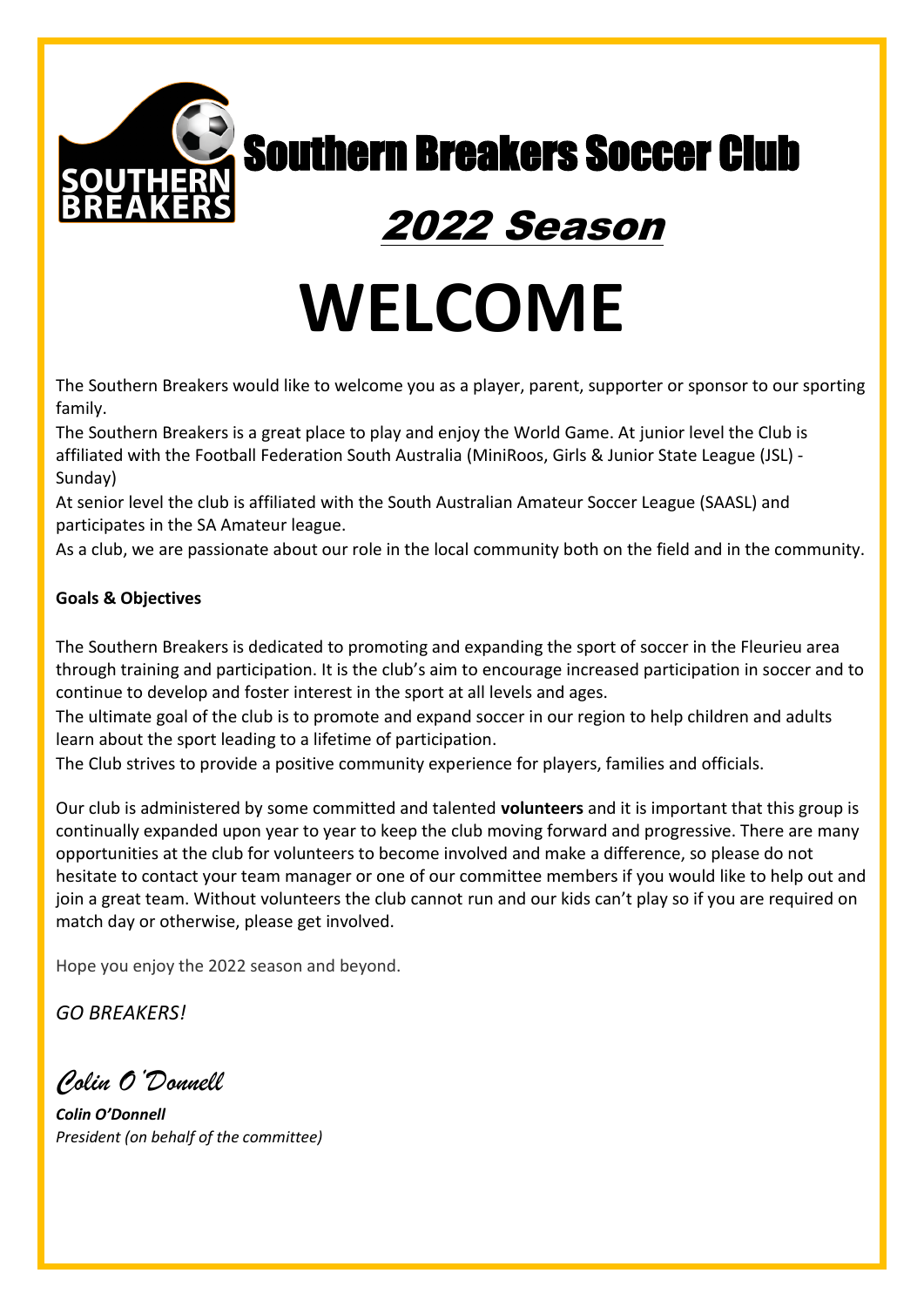

# **Southern Breakers Soccer Club**

## **2022 Season PLAYER REGISTRATION FORM**

| <b>Under</b> ______                                          |                                                                                                                       |  |
|--------------------------------------------------------------|-----------------------------------------------------------------------------------------------------------------------|--|
|                                                              |                                                                                                                       |  |
|                                                              |                                                                                                                       |  |
|                                                              |                                                                                                                       |  |
|                                                              |                                                                                                                       |  |
|                                                              | Post Code: _________________                                                                                          |  |
|                                                              |                                                                                                                       |  |
|                                                              |                                                                                                                       |  |
| <b>MEDICAL INFORMATION</b>                                   |                                                                                                                       |  |
| Does the player suffer from any of the following conditions? |                                                                                                                       |  |
| Heart Condition YES / NO Details                             | <u> 1989 - Johann John Stone, mars eta biztanleria (h. 1989).</u>                                                     |  |
| Asthma YES / NO Details                                      |                                                                                                                       |  |
| Diabetes YES / NO Details                                    | <u> 1989 - Johann John Stein, markin film yn y brening yn y brening yn y brening yn y brening yn y brening yn y b</u> |  |
| Epilepsy YES / NO Details                                    | <u> 1980 - Johann John Stone, mars eta bat eta bat eta bat eta bat eta bat ez erroman ez erroman ez erroman ez e</u>  |  |
| Allergies YES / NO Details                                   | <u> 1989 - Johann John Stone, mars eta biztanleria (h. 1989).</u>                                                     |  |
|                                                              |                                                                                                                       |  |
| PARENT/GUARDIAN INFORMATION                                  |                                                                                                                       |  |
| <b>Parent/Guardian 1</b>                                     | <b>Parent/Guardian 2</b>                                                                                              |  |
| $F \sim H$ Materials                                         |                                                                                                                       |  |

| Full Name            |  |
|----------------------|--|
| <b>Email Address</b> |  |
| Mobile Number        |  |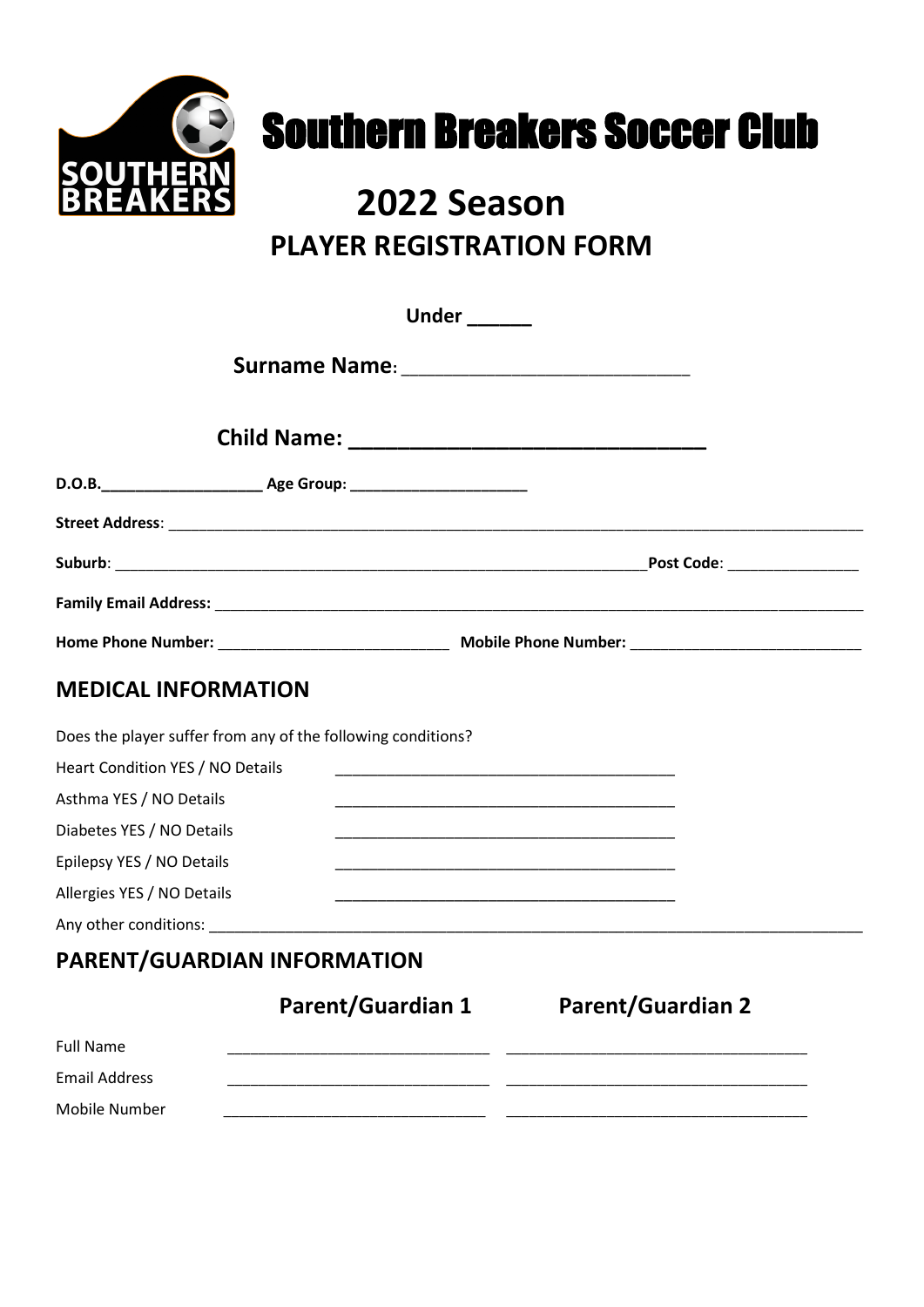

# Southern Breakers Soccer Club

## **Player and Parent Commitment**

As a selected player for Southern Breakers, we need to reiterate some important aspects on player responsibilities and minimum standards that are expected.

•Your availability and commitment is for the entire season including school holidays, long weekend's etc. To work effectively, each team must have its full complement of players available. Players are required to phone their coach directly with any reason for unavailability for training or match days.

•You must be punctual at training and match days. If your training session starts at 6.00pm, players are expected to be ready to begin training at 6.00pm, not 6.10pm. On match days, players should be at the nominated ground 45 minutes prior to kick off to allow plenty of time for warm ups, discussion on player positions and team tactics etc. •Players are to be well behaved, attentive, display a positive attitude and act within the guidelines as signed by all players under the SA Football Federation Code of Conduct.

The Club expects a high level of conduct from Players, Coaches, Team Managers, Parents and Officials. Lapses will not be tolerated.

To function properly, each team requires parental help during the season with the following activities. Assistant Coach, Team Trainer, Team Manager, Lines person, Qualified Referee, Ground Stewards and finally help with the canteen roster. If teams cannot fill most of these requirements the Southern Breakers Soccer Club will not spend the time and effort to field the side.

Parents of players must be fully prepared to totally support the standards and guidelines set down by the Club and ensure that their child completes his commitments to the Club above any other sporting commitment outside the club.

## **Player Eligibility**

Coaching Directors and Coaches must ensure that players are registered with the SA Football Federation by the first match of the season. Players that are not registered simply cannot play in any official fixture.

## **Player's Age Group**

In the normal course of events, players will register with and become players of the youngest age group their age allows. Exceptionally, players may play with an older group if (and only if) the following conditions are met.

•The coaching director and coach believe the player can integrate and handle any resulting frictions, and the sanction of the Junior Management Committee has been previously obtained.

•The two coaches involved have agreed to the change, the change is supported by the player and his parents, and the sanction of the Junior Management Committee has previously been obtained.

•Competition rules are complied with.

The older age group would not otherwise be able to field a team, plus substitutes.

## **Parental Guidelines**

Many adults become frustrated when watching young children attempt to play football. They expect too much too soon. It is wholly unrealistic, for example, to expect children under the age of 10 to develop flowing passing movements.

Adult's frustration, particularly parents', often comes about because they focus on the children's failings rather that their successes. In the absence of an understanding of what can be executed of children in terms of performance,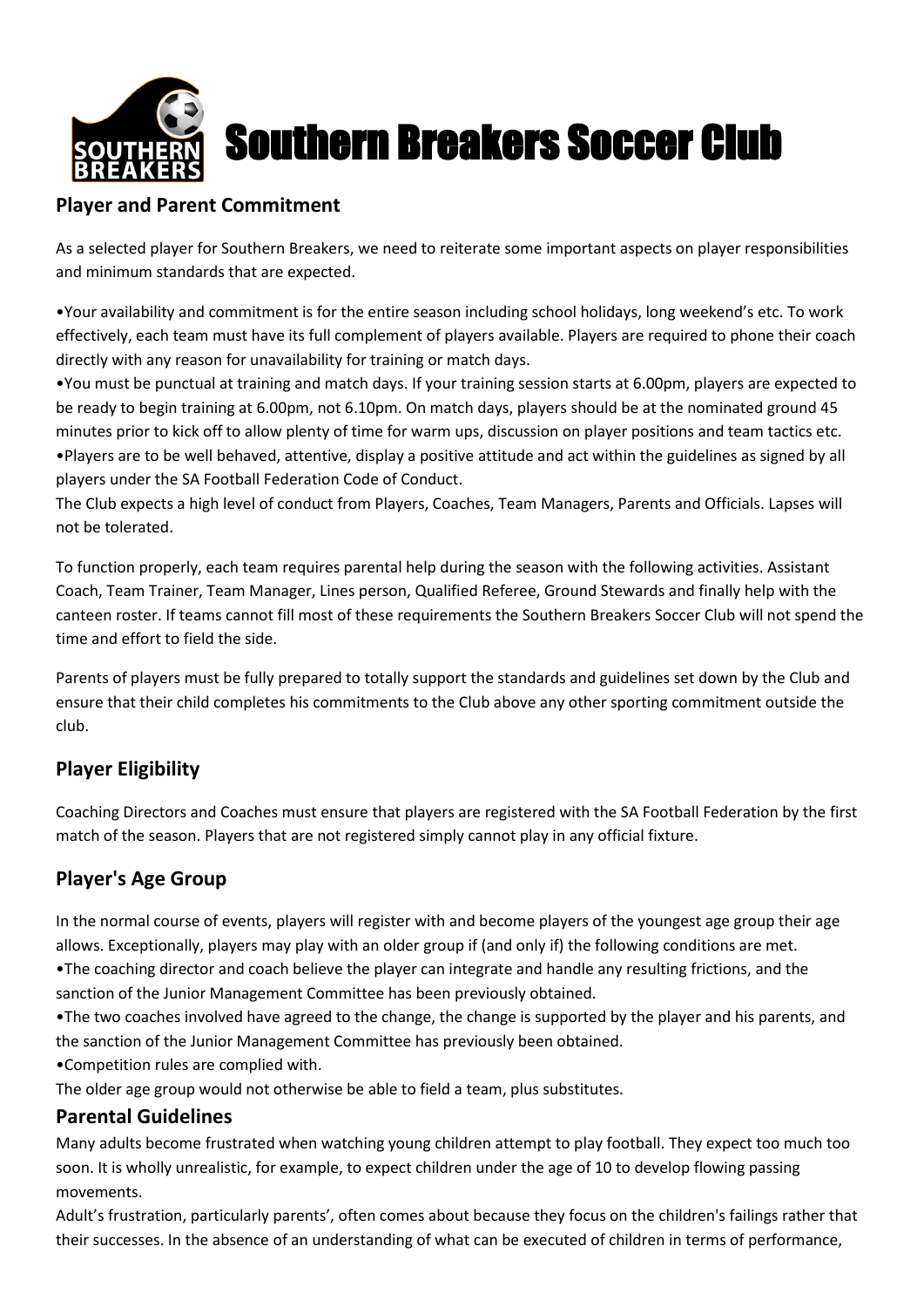adults too easily highlight the result; not 'how well did you play?' but 'What was the score? We therefore need to identify what children CAN do as opposed to criticizing what they CANNOT do. To make a valid judgment about performance adults need to know what to expect.

## **General Principles**

Adults will not be able to expect very much if they do not reduce the importance of the outcome of the game. Children will not respond well to highly critical adults: their anxiety levels increase and their decision making becomes less effective, so it is important that adults do not become another problem to overcome while the child is playing.

The children, at all ages, should be able to show respect and the common courtesies to all players, adults, game leaders and officials involved in football. Adults should be able to expect simple good manners from all children. All children should be able to recognize the equipment used and their own playing equipment. They should recognize the importance of care for all the equipment used, including their own.

## **What Children can expect from Adults**

- •Children should not be forced to participate in football: they are not playing to satisfy your ambitions.
- •Players are involved in football for their enjoyment not yours. Emphasis should be placed on fun and enjoyment.
- •Always encourage your child to play by the rules.
- •Teach your child that effort and teamwork are as important as victory, so that the result of each game is accepted without undue disappointment.
- •Never ridicule or shout at your child for making a mistake or losing a competition.
- •Children learn best by example. Applaud good play by your team and by members of the opposing team.
- •Do not publicly question official's decisions and never doubt his or her honesty.
- •Support all efforts to remove verbal and physical abuse from children's football.
- •Recognize the value and importance of coaches. They give their time and efforts to help your child.
- •Praise effort as well as improvement.

## **As a parent the Club hopes that you will**

- •Help with transporting children to and from training sessions and matches.
- •Support your team and the club on match days.
- •Become involved with the social events and fundraising organised for the players and parents.

## **Children can expect that Adults DO NOT**

- •Attempt to 'coach' or 'manipulate' the players while they are playing
- •Use any jargon or dictate tactics
- •Shout, argue, swear, become violent or use sarcasm
- •Ignore children who need help
- •Assess players by their abilities

Remember that children are often easily led, anxious to please and prone to over-enthusiasm, and so plenty of praise and positive reinforcement is needed – especially with beginners.

Children find it hard to understand negative instructions and easier to understand positive reinforcement and this may can frequently mean playing down the result and playing up the performance. This reduces the child's anxiety and decreases their worry about failing.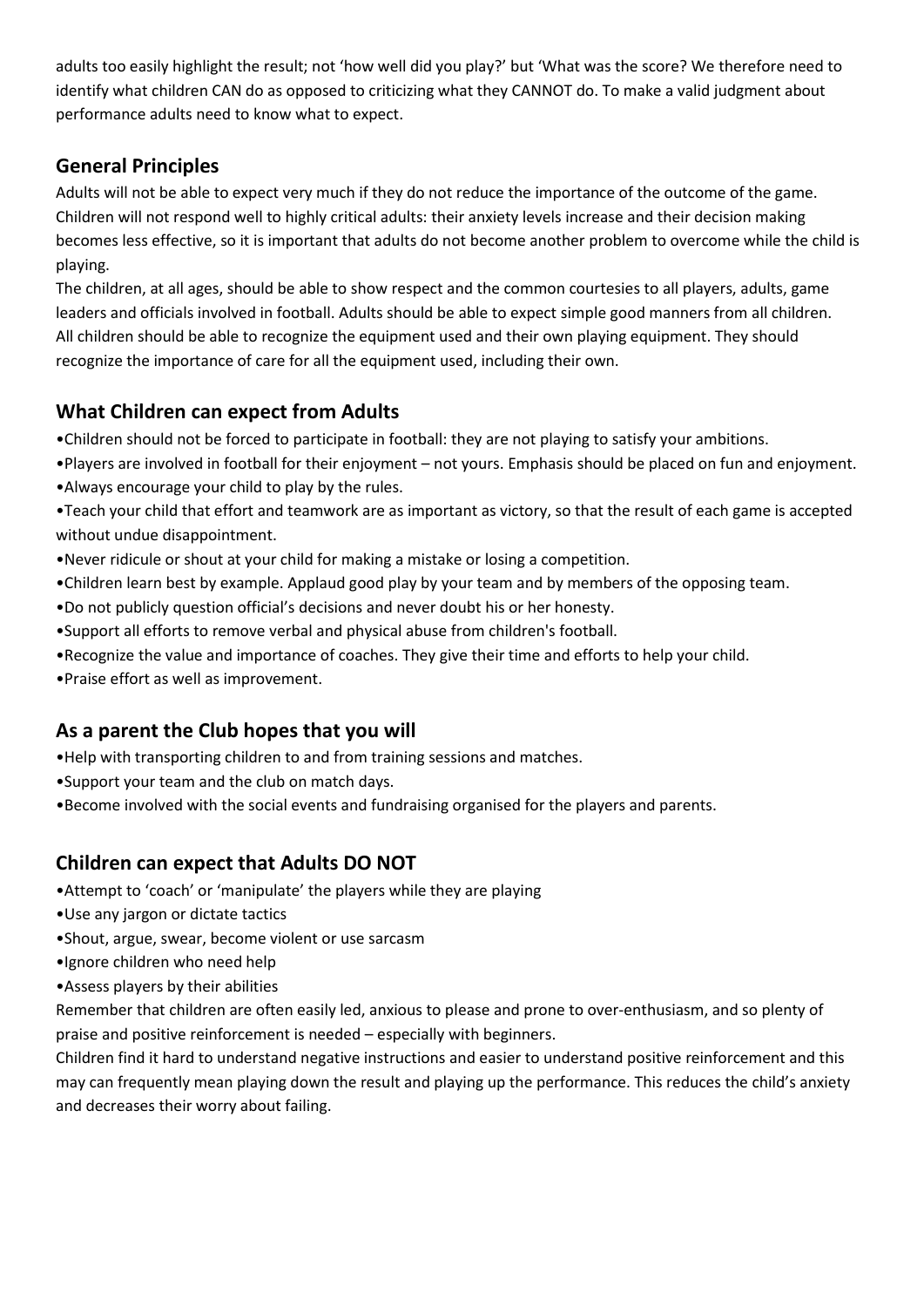

## Policy and Regulations For all players and parents/guardians

## **Family Name:**

## **2022 Season**

## **PLAYERS:**

### *Code of Behaviour*

- Act in the best interests of the Club
- Play by the rules
- Be a good sport. Applaud all good plays whether they are made by your team or the opposition.
- Never argue with an official. If you disagree, have your captain approach the official during a break or after the competition.
- Control your temper. Verbal abuse of officials and sledging other players, deliberately distracting or provoking an opponent are not acceptable or permitted behaviours.
- Work equally hard for yourself and/or your team. Your team's performance will benefit and so will you.
- Treat all participants as you would like to be treated, do not bully or take unfair advantage of another competitor.
- Co-operate with your coach, team-mates and opponents. Without them there would be no competition.
- Participate for your own enjoyment and benefit, not just to please parents and coaches.
- Respect the rights, dignity and worth of all participants regardless of their gender, ability, cultural background or religion.

## **PARENTS:**

### *Code of Behaviour*

Remember that children participate in sport for their enjoyment, as well as yours.

- Encourage children to participate, do not force them.
- Focus on the child's efforts and performance rather than winning or losing.
- Encourage children always to play according to the rules and to settle disagreement without resorting to hostility or violence.
- Never ridicule or yell at a child for making a mistake or losing a competition.
- Remember that children learn best by example. Appreciate good performances and skilful plays by all participants.
- Support all efforts to remove verbal and physical abuse from sporting activities.
- Respect officials' decisions and teach children to do likewise.
- Show appreciation for volunteer coaches, officials, umpires and administrators. Without them, your child could not participate.
- Respect the rights, dignity and worth of every young person regardless of their gender, ability, cultural background or religion.
- Refrain from smoking on sidelines.